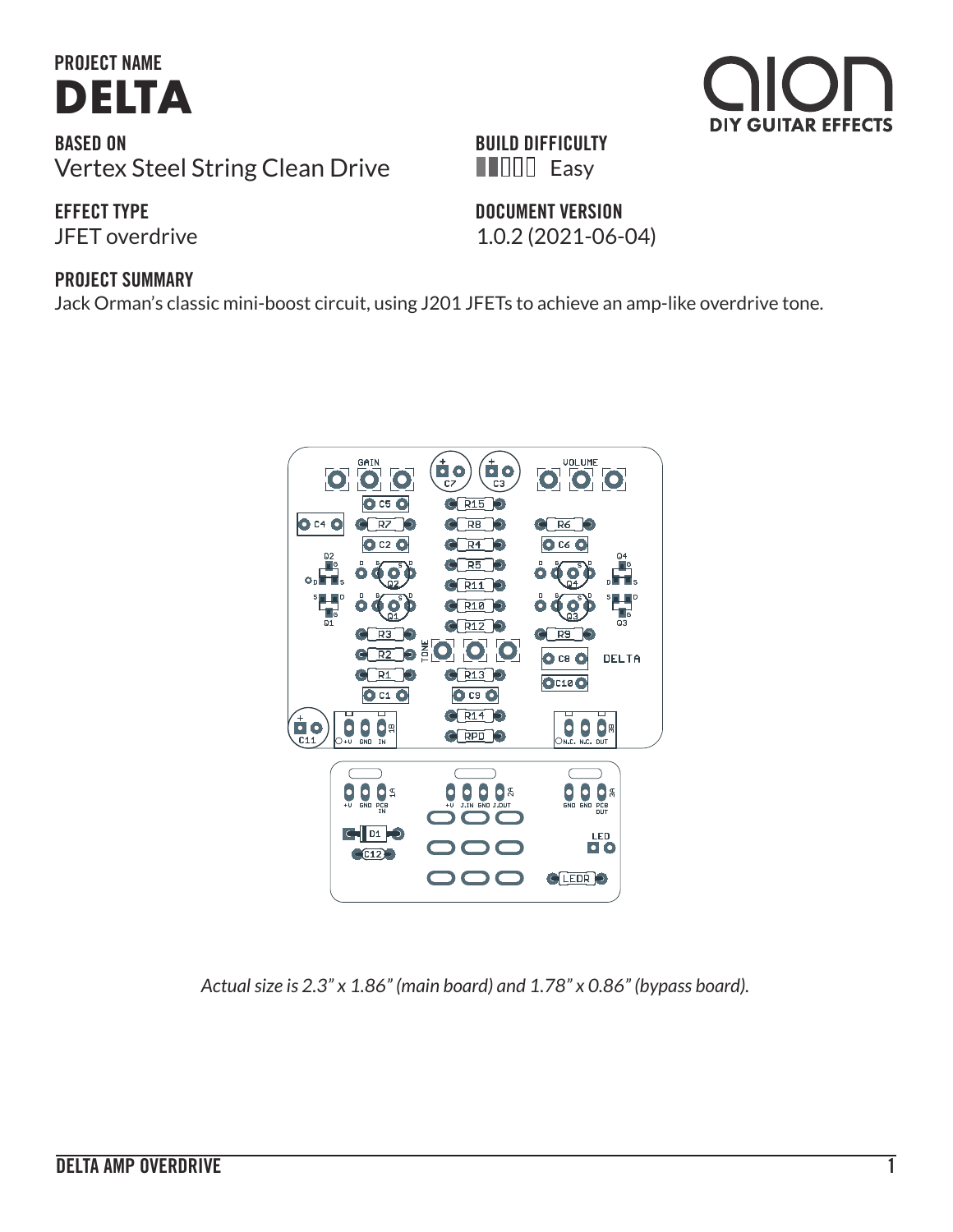### TABLE OF CONTENTS

- **1** Project Overview **7** Drill Template
- **2** Introduction & Usage **8** Enclosure Layout
- - **5** Build Notes **10** Licensing
	-
- 
- 
- **3-4** Parts List **9** Wiring Diagram
	-
	- **6** Schematic **10** Document Revisions

## INTRODUCTION

The Delta Amp Overdrive is an adaptation of the Vertex Steel String Clean Drive, first released in 2016 and marketed as a Dumble-style drive pedal. (The name refers to the Steel String Singer, a model of Dumble amplifier.)

While it was said to be the product of design research against a real Dumble Steel String amp, the Steel String is actually a near-exact copy of Jack Orman's classic Mini Booster circuit with Aron Nelson's mods and RG Keen's improved biasing scheme, with a few minor tweaks to the values.

The Delta Amp Overdrive is a direct adaptation of the Steel String Clean Drive, but with the option to use either through-hole or surface-mount (SMD) JFETs.

Since the J201 is very difficult to find in TO-92 through-hole format, and many DIY hobbyists are intimidated by SMD parts, Aion FX offers [J201s in SMD format](https://aionfx.com/project/j201-jfet/) that have been pre-soldered to adapters so they can be used as through-hole parts.

## USAGE

The Delta has the following controls:

- **Drive** controls the volume going into the JFET clipping stage. At higher drive levels, the JFETs will overload and clip the signal.
- **Tone** is a Big Muff-style balance control, panning between a bass emphasis on the left and a treble emphasis on the right.
- **Volume** controls the overall output of the effect.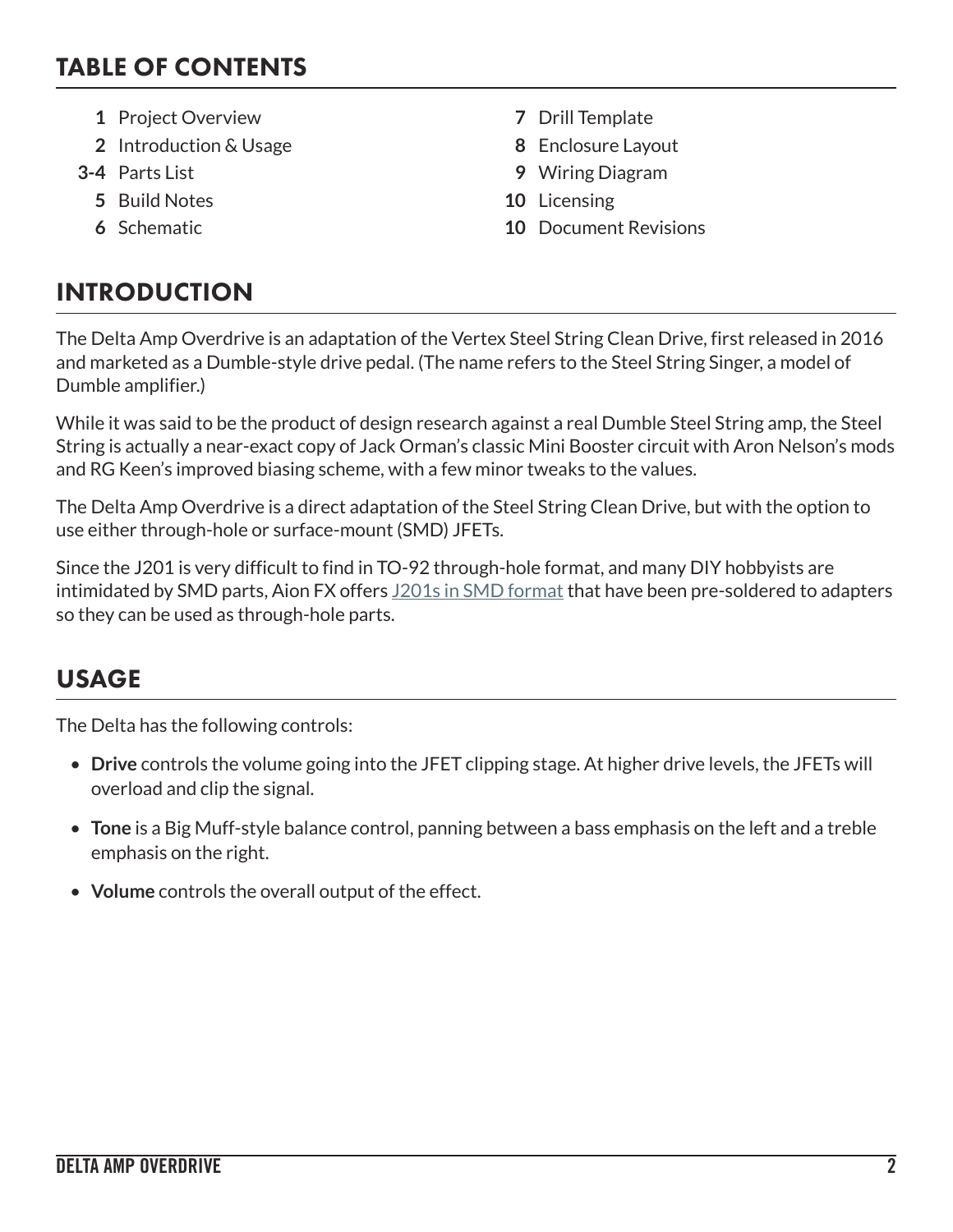### PARTS LIST

This parts list is also available in a spreadsheet format which can be imported directly into Mouser for easy parts ordering. Mouser doesn't carry all the parts (most notably potentiometers) so the second tab lists all the non-Mouser parts as well as sources for each.

[View parts list spreadsheet](https://docs.google.com/spreadsheets/d/1TYi43Z5HuLOCzJBqoTUjHAno08vMrIYi-ZpMKLKeXHU/edit?usp=sharingm/spreadsheets/d/17Qt8zpGb3wJyxKrwSYHHqQgJlI_4Ysm4ScJ0fKKC-jk/edit?usp=sharing) →

| <b>PART</b>     | <b>VALUE</b>     | <b>TYPE</b>                   | <b>NOTES</b>                                                          |
|-----------------|------------------|-------------------------------|-----------------------------------------------------------------------|
| R <sub>1</sub>  | 1M               | Metal film resistor, 1/4W     |                                                                       |
| R <sub>2</sub>  | 10k              | Metal film resistor, 1/4W     |                                                                       |
| R <sub>3</sub>  | 10k              | Metal film resistor, 1/4W     |                                                                       |
| R4              | 1M               | Metal film resistor, 1/4W     |                                                                       |
| R5              | 10k              | Metal film resistor, 1/4W     |                                                                       |
| R6              | 10k              | Metal film resistor, 1/4W     |                                                                       |
| R7              | 10k              | Metal film resistor, 1/4W     |                                                                       |
| R <sub>8</sub>  | 10k              | Metal film resistor, 1/4W     |                                                                       |
| R <sub>9</sub>  | 10k              | Metal film resistor, 1/4W     |                                                                       |
| R <sub>10</sub> | 1M               | Metal film resistor, 1/4W     |                                                                       |
| R11             | 10k              | Metal film resistor, 1/4W     |                                                                       |
| R <sub>12</sub> | 10k              | Metal film resistor, 1/4W     |                                                                       |
| <b>R13</b>      | 10k              | Metal film resistor, 1/4W     |                                                                       |
| R14             | 22k              | Metal film resistor, 1/4W     |                                                                       |
| R <sub>15</sub> | 10k              | Metal film resistor, 1/4W     |                                                                       |
| <b>RPD</b>      | 2M2              | Metal film resistor, 1/4W     | Input pulldown resistor.                                              |
| <b>LEDR</b>     | 4k7              | Metal film resistor, 1/4W     | LED current-limiting resistor. Adjust value to change LED brightness. |
| C1              | 10n              | Film capacitor, 7.2 x 2.5mm   |                                                                       |
| C <sub>2</sub>  | 68n              | Film capacitor, 7.2 x 2.5mm   |                                                                       |
| C3              | 100uF            | Electrolytic capacitor, 6.3mm |                                                                       |
| C4              | 1uF              | Film capacitor, 7.2 x 3.5mm   |                                                                       |
| C <sub>5</sub>  | 2n2              | Film capacitor, 7.2 x 2.5mm   |                                                                       |
| C <sub>6</sub>  | 68n              | Film capacitor, 7.2 x 2.5mm   |                                                                       |
| C7              | 100uF            | Electrolytic capacitor, 6.3mm |                                                                       |
| C8              | 1uF              | Film capacitor, 7.2 x 3.5mm   |                                                                       |
| C <sub>9</sub>  | 22n              | Film capacitor, 7.2 x 2.5mm   |                                                                       |
| C10             | 2n2              | Film capacitor, 7.2 x 2.5mm   |                                                                       |
| C11             | 100uF            | Electrolytic capacitor, 6.3mm | Power supply filter capacitor.                                        |
| C12             | 100 <sub>n</sub> | MLCC capacitor, X7R           | Power supply filter capacitor.                                        |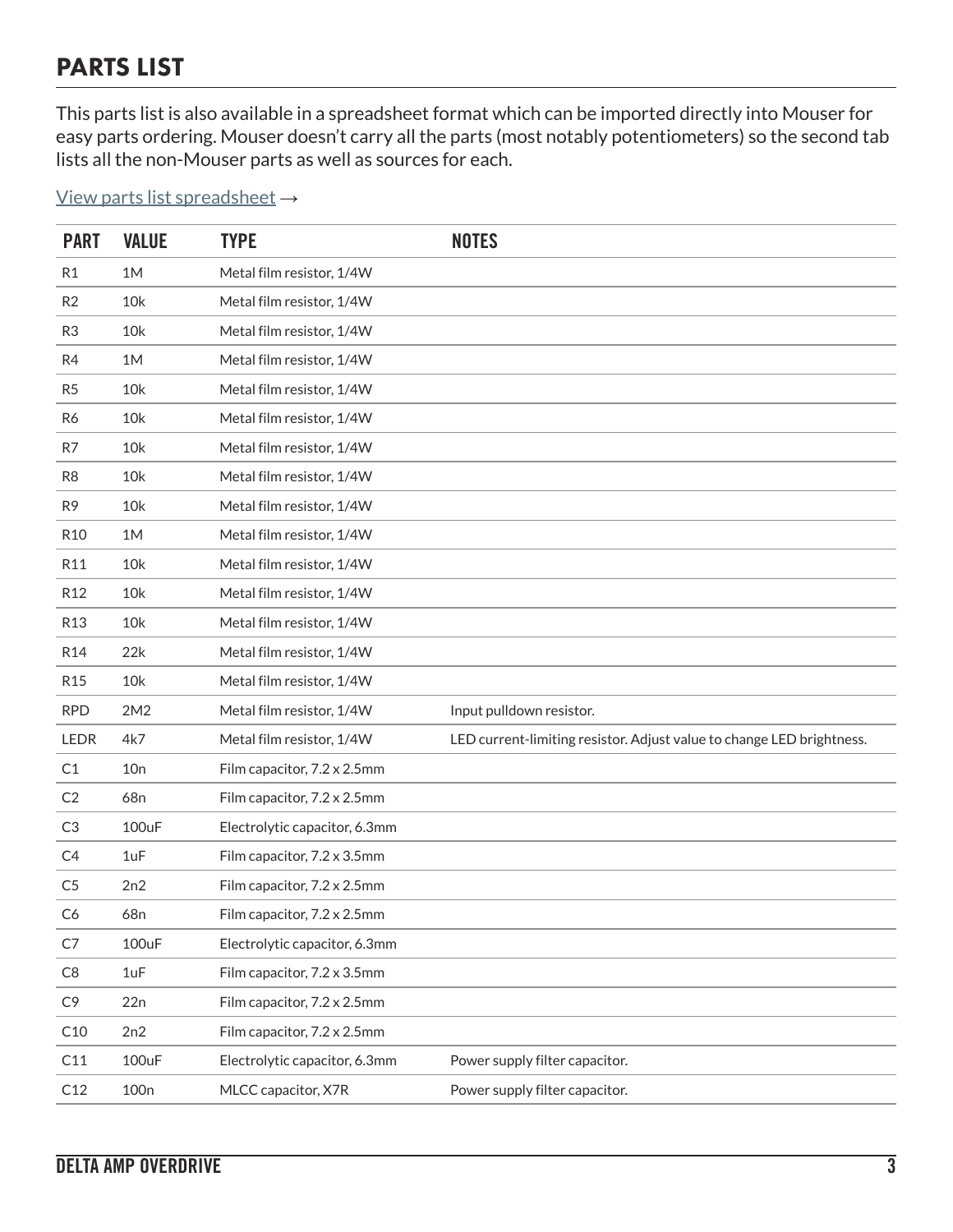# PARTS LIST, CONT.

| <b>PART</b>    | <b>VALUE</b>       | <b>TYPE</b>                      | <b>NOTES</b>                                                          |
|----------------|--------------------|----------------------------------|-----------------------------------------------------------------------|
| D <sub>1</sub> | 1N5817             | Schottky diode, DO-41            |                                                                       |
| Q1             | J201               | JFET, N-channel, TO-92 or SOT-23 | Can use either J201 (through-hole) or MMBFJ201 (SMD).                 |
| Q <sub>2</sub> | J201               | JFET, N-channel, TO-92 or SOT-23 | Can use either J201 (through-hole) or MMBFJ201 (SMD).                 |
| Q <sub>3</sub> | J201               | JFET, N-channel, TO-92 or SOT-23 | Can use either J201 (through-hole) or MMBFJ201 (SMD).                 |
| Q4             | J201               | JFET, N-channel, TO-92 or SOT-23 | Can use either J201 (through-hole) or MMBFJ201 (SMD).                 |
| <b>TONE</b>    | 100 <sub>k</sub> B | 16mm right-angle PCB mount pot   |                                                                       |
| <b>GAIN</b>    | 500 <sub>k</sub> A | 16mm right-angle PCB mount pot   |                                                                       |
| VOL.           | 100 <sub>k</sub> B | 16mm right-angle PCB mount pot   |                                                                       |
| LED            | 5 <sub>mm</sub>    | LED, 5mm, red diffused           |                                                                       |
| IN             | $1/4$ " stereo     | 1/4" phone jack, closed frame    | Switchcraft 112BX or equivalent.                                      |
| <b>OUT</b>     | $1/4$ " mono       | 1/4" phone jack, closed frame    | Switchcraft 111X or equivalent.                                       |
| DC             | 2.1 <sub>mm</sub>  | DC jack, 2.1mm panel mount       | Mouser 163-4302-E or equivalent.                                      |
| <b>BATT</b>    | Battery snap       | 9V battery snap                  | Optional. Use the soft plastic type-the hard-shell type will not fit. |
| <b>FSW</b>     | 3PDT               | Stomp switch, 3PDT               |                                                                       |
| <b>ENC</b>     | 125B               | Enclosure, die-cast aluminum     | Can also use a Hammond 1590N1.                                        |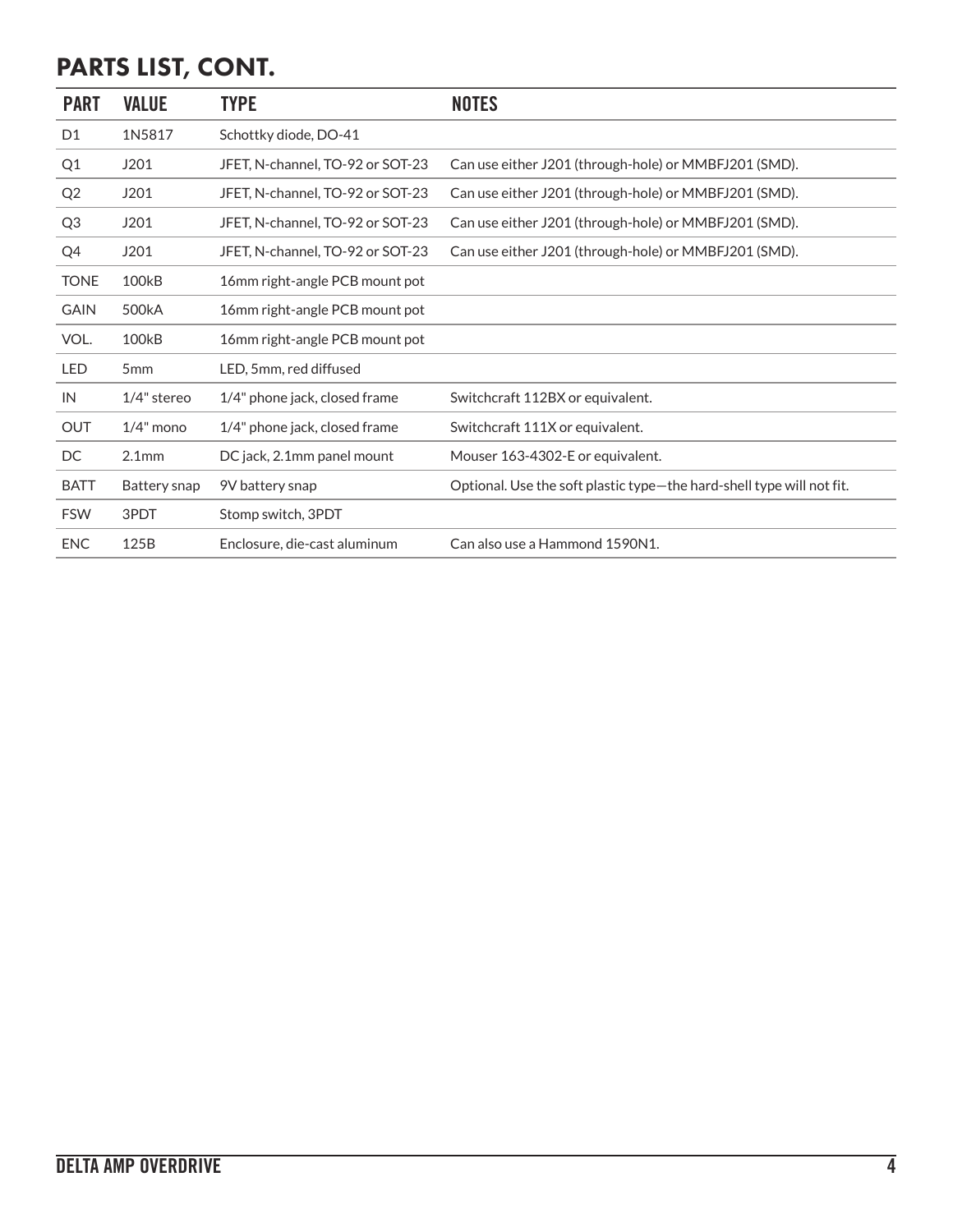### BUILD NOTES

#### **J201 usage**

The J201 transistor is very popular in DIY pedal designs, but was discontinued in TO-92 through-hole format several years ago and is becoming very scarce. Genuine parts are getting expensive and many counterfeits have entered the market.

The MMBFJ201 is a SMD version that is still in production. On the PCB, two outlines have been included for each individual JFET, one for TO-92 and one for SMD (called SOT-23) right next to it. Make sure you only use one or the other—don't put both a through-hole and surface mount part in the two Q1 spots.

#### **J201 adapters**

Many DIY builders are intimidated by the small size of surface-mount parts. Aion FX offers [pre-soldered](https://aionfx.com/project/j201-jfet/)  [J201s on adapters](https://aionfx.com/project/j201-jfet/) so they can easily be used as through-hole parts.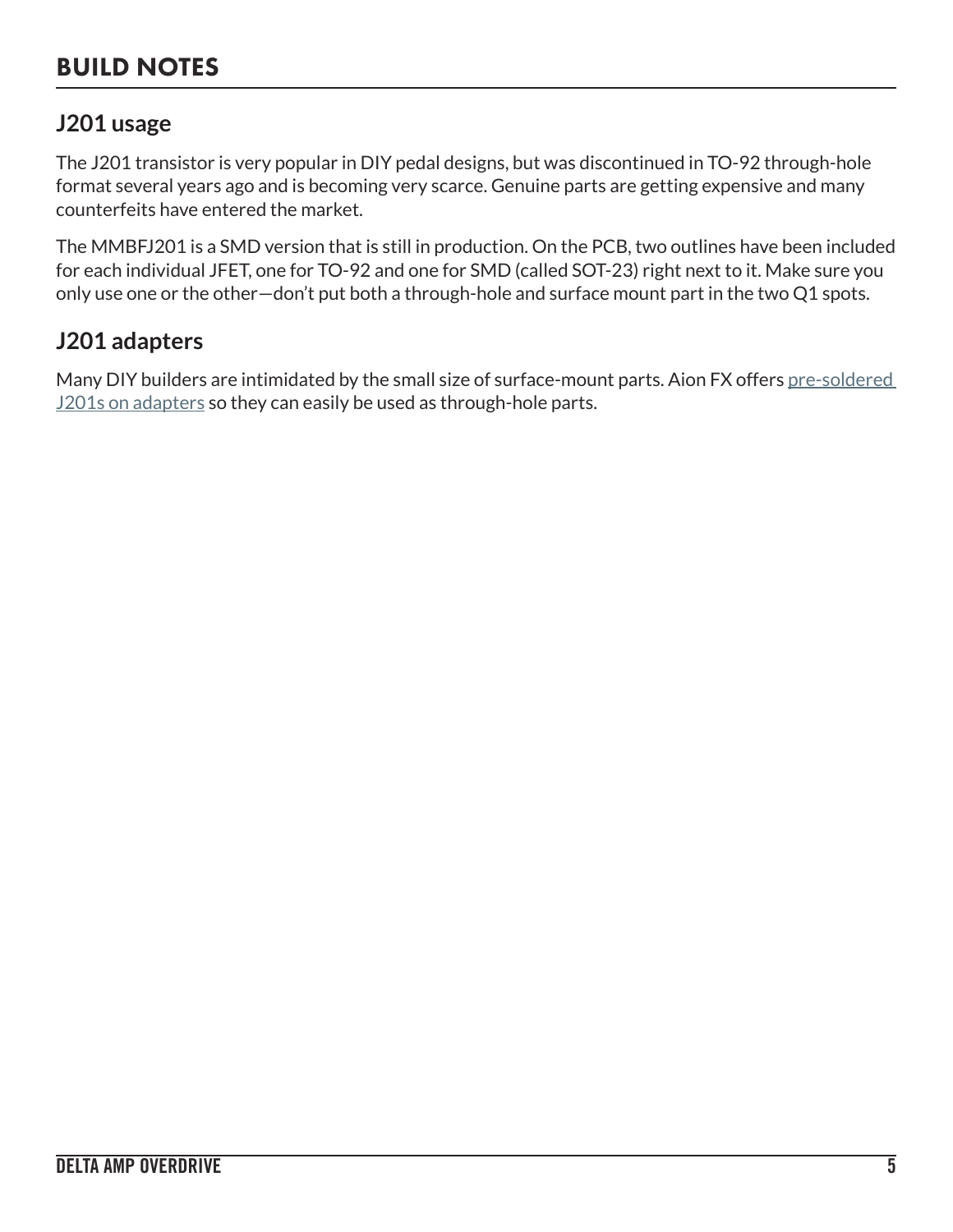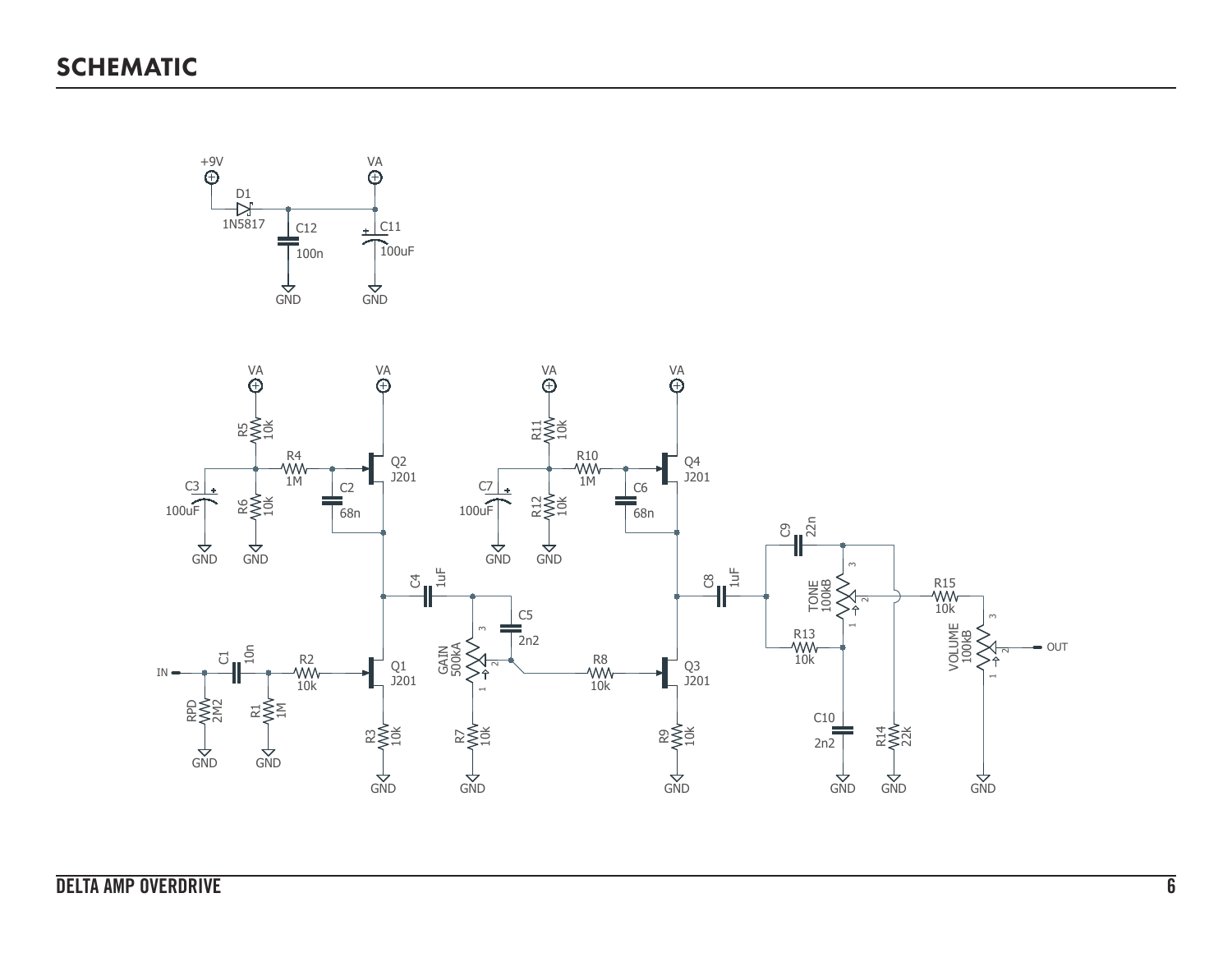### DRILL TEMPLATE

Cut out this drill template, fold the edges and tape it to the enclosure. Before drilling, it's recommended to first use a center punch for each of the holes to help guide the drill bit.

Ensure that this template is printed at 100% or "Actual Size". You can double-check this by measuring the scale on the printed page.

**Top jack layout** assumes the use of closed-frame jacks like the **Switchcraft 111X**. If you'd rather use open-frame jacks, please refer to the [Open-Frame Jack Drill Template](https://aionfx.com/link/open-frame-drill-template/) for the top side.

**LED hole drill size** assumes the use of a [5mm LED bezel,](https://aionfx.com/link/chrome-bezel-for-5mm-led/) available from several parts suppliers. Adjust size accordingly if using something different, such as a 3mm bezel, a plastic bezel, or just a plain LED.

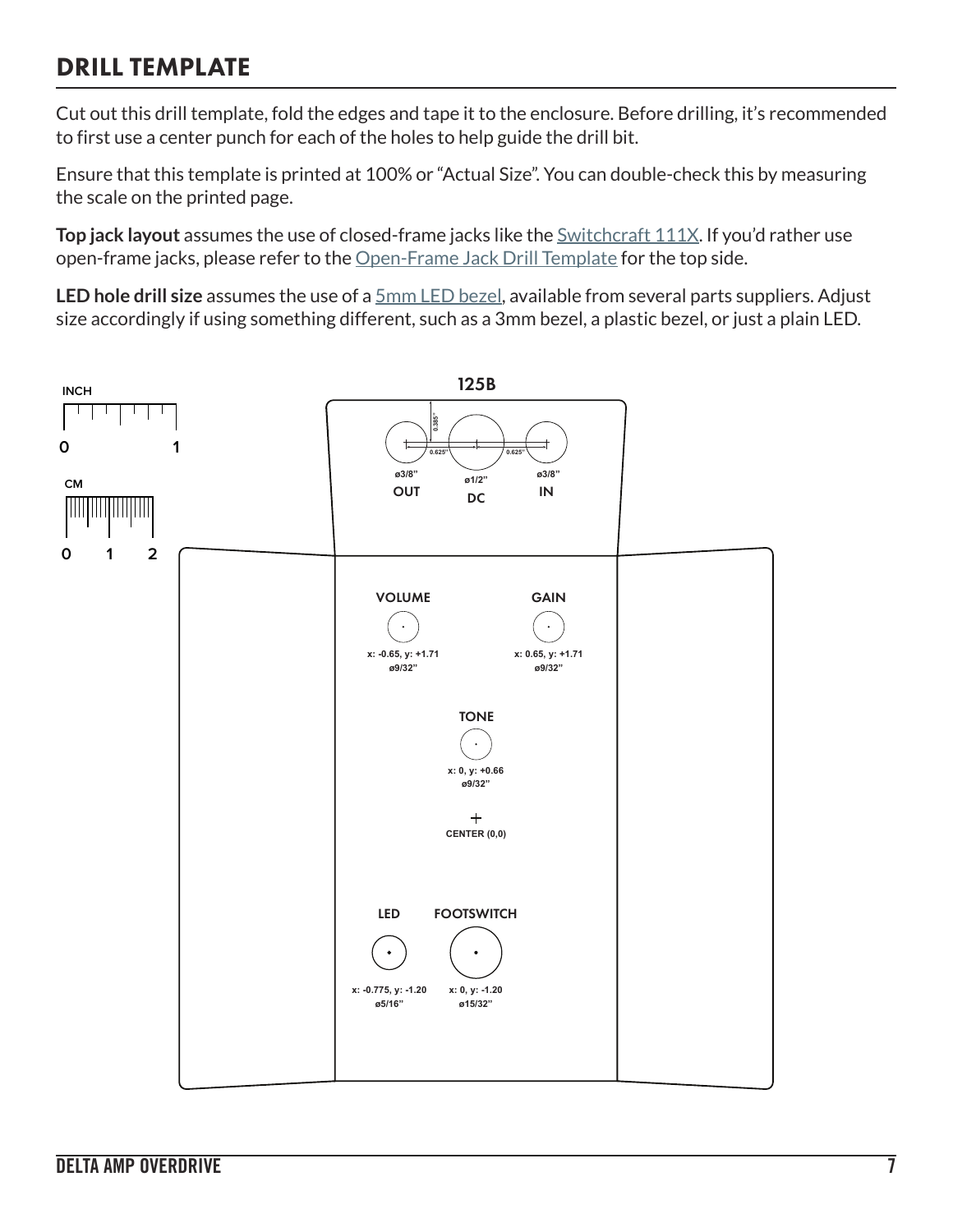# ENCLOSURE LAYOUT

Enclosure is shown without jacks. See next page for jack layout and wiring.

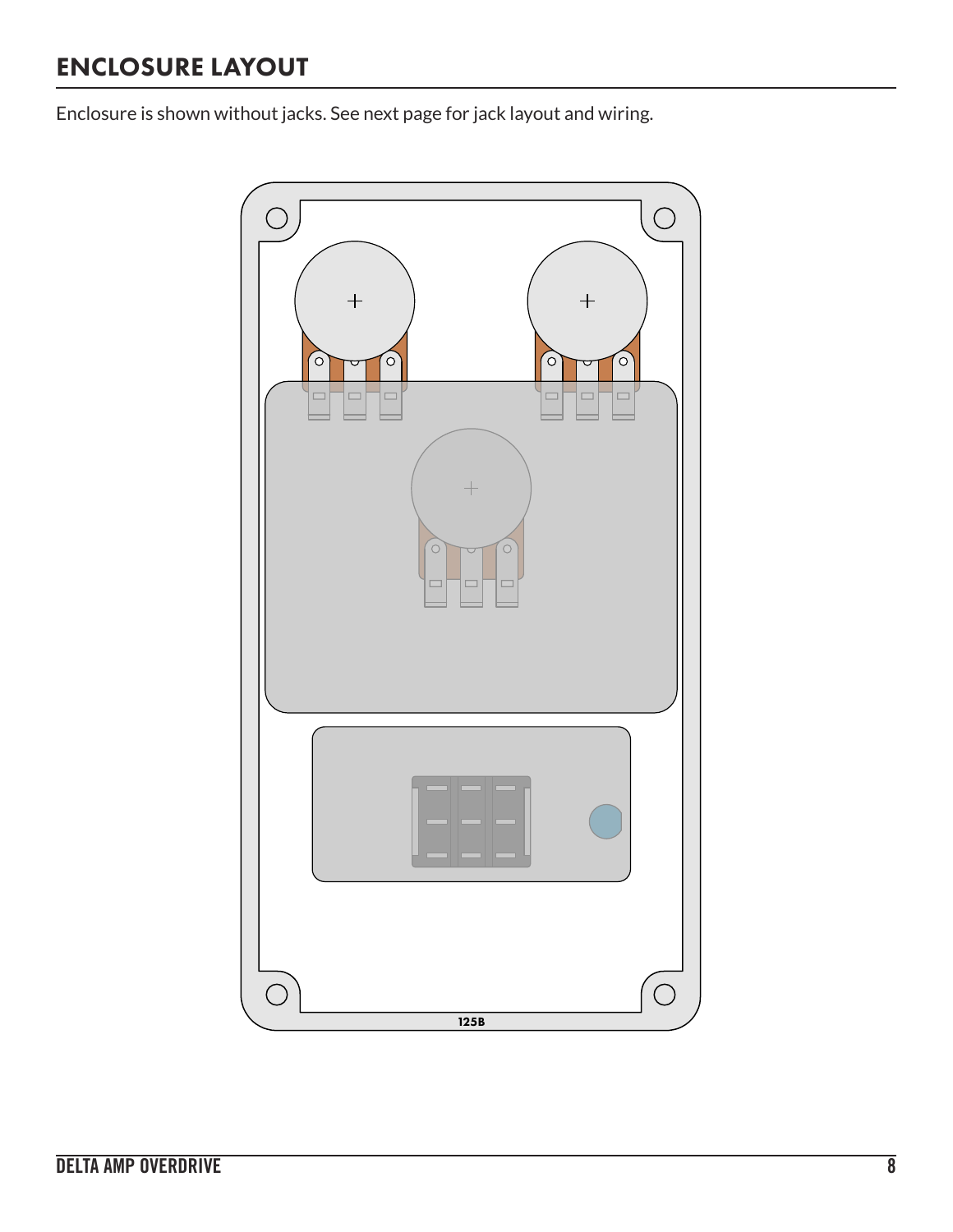

*Shown with optional 9V battery. If battery is omitted, both jacks can be mono rather than one being stereo. Leave the far-right lug of the DC jack unconnected.*